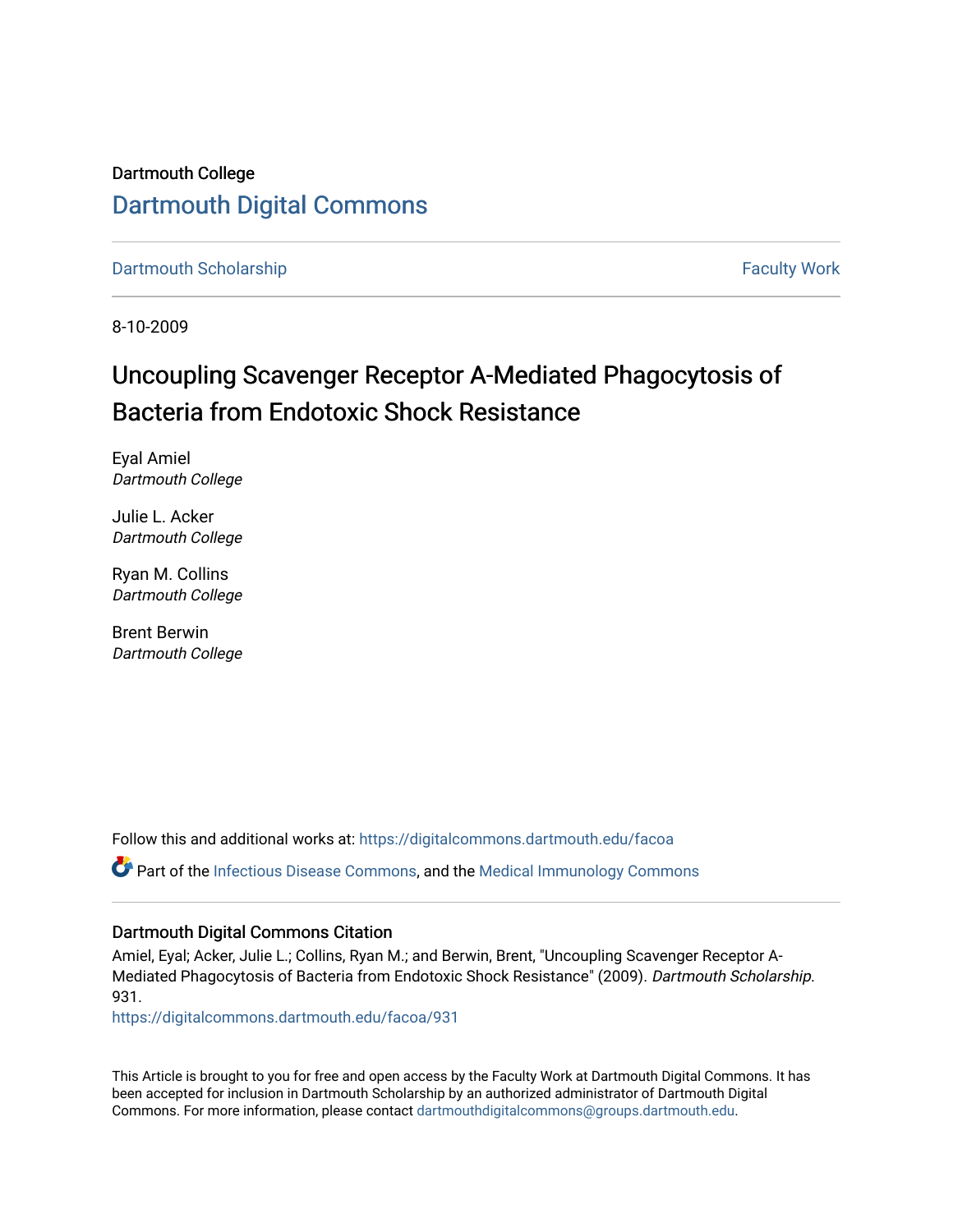# Uncoupling Scavenger Receptor A-Mediated Phagocytosis of Bacteria from Endotoxic Shock Resistance<sup>7</sup>

Eyal Amiel, Julie L. Acker, Ryan M. Collins, and Brent Berwin\*

*Department of Microbiology and Immunology, Dartmouth Medical School, Lebanon, New Hampshire 03756*

Received 26 June 2009/Returned for modification 28 July 2009/Accepted 1 August 2009

**Unresolved infection by gram-negative bacteria can result in the potentially lethal condition known as endotoxic shock, whereby uncontrolled inflammation can lead to multiple organ failure and death of the infected host. Previous results have demonstrated that animals deficient in class A scavenger receptor (SRA), a trafficking receptor for bacteria and bacterium-derived molecules, are more susceptible to endotoxic shock. This has been proposed to be a result of impaired SRA-dependent phagocytic clearance of bacteria resulting in stronger proinflammatory stimuli. In this report, we test the hypothesis that there is an obligate reciprocal relationship between SRA-mediated phagocytosis of bacteria and susceptibility to endotoxic shock. Here, we demonstrate that both SRA-dependent and -independent gram-negative bacterial strains elicit SRA-dependent increased cytokine production in vitro and in vivo and increased susceptibility to endotoxic shock in SRA-deficient mice. This is the first evidence showing that SRAmediated clearance of LPS is functionally distinct from the role of SRA in bacterial phagocytosis and is a formal demonstration that the SRA-dependent cytokine responses and the resultant endotoxic shock are not coupled to SRA-mediated clearance of bacteria.**

Class A scavenger receptor (SRA) is a member of the scavenger receptor family that has a broad specificity for polyanionic ligands. In the context of innate immunity to bacterial pathogens, SRA binds a variety of bacterial cell wall components and functions as a phagocytic receptor for a variety of gram-negative and gram-positive bacteria, although the dependence for SRA-mediated phagocytic recognition varies widely for different species of bacteria and even varies among different strains of the same bacterial species (13, 14, 18, 19). Additionally, SRA functions as an endocytic receptor for soluble bacterial cell wall ligands, including lipopolysaccharide (LPS) from gram-negative bacteria (6, 7, 14, 20). The ability of SRA to bind LPS via recognition of the lipid A molecule is characterized to be important for in vivo clearance of LPS and results in an attenuation of the inflammatory response to endotoxin (4, 7, 8, 16, 18). Thus, SRA functions as a trafficking receptor and facilitates both the endocytic clearance of bacterial ligands, like LPS, as well as phagocytic uptake of many bacteria (10, 14, 19). However, in the context of infection by gramnegative bacteria, the role of SRA-mediated phagocytic uptake of bacteria in modulating LPS-driven inflammatory responses has previously never been tested directly.

SRA deficiency in mice causes two major impairments in the innate immune response. SRA knockout  $(SRA^{-/-})$  mice are more susceptible to bacterial infections due to impaired phagocytosis of bacteria (10, 18, 19). Additionally,  $SRA^{-/-}$ mice exhibit increased susceptibility to endotoxic shock (8, 16). These two observations have been proposed to be directly related, with the decreased phagocytic clearance of

\* Corresponding author. Mailing address: Department of Microbiology and Immunology, Dartmouth Medical School, Lebanon, NH 03756. Phone: (603) 650-6899. Fax: (603) 650-6223. E-mail: berwin bacteria in the absence of SRA leading to exacerbated activation of TLR4 and resulting in hyperinflammation. Increased susceptibility to lethal endotoxic shock in  $SRA^{-/-}$ mice can be recapitulated with purified LPS and is at least partially mediated by increased tumor necrosis factor alpha (TNF- $\alpha$ ) production in these animals since TNF- $\alpha$ -neutralizing antibodies can abrogate this phenotype (8). However, the specific relationship between the roles of SRA as a phagocytic receptor for bacteria and an endocytic receptor for LPS is poorly understood, nor is it known whether there is an obligate functional relationship between the role of SRA as a phagocytic receptor for bacteria and the consequential host inflammatory response.

In this work, we use two approaches to demonstrate that the role of SRA in limiting inflammatory responses to LPS is a discrete process from phagocytosis of infecting bacteria. First, we show that  $SRA^{+/-}$  cells, which are fully competent at phagocytic clearance of bacteria, display the same enhanced cytokine responses to gram-negative bacteria as those observed in  $SRA^{-/-}$  cells. Second, using gram-negative bacteria that are not phagocytosed via SRA, we show that these "SRA-independent" bacteria still elicit increased inflammation in vitro and in vivo in SRA<sup>-/-</sup> cells and mice. Furthermore, SRA-independent bacteria still cause increased susceptibility to endotoxic shock in  $SRA^{-/-}$  mice. These data provide a new understanding of how the role of SRA in endotoxin resistance is not dependent on its function in phagocytosis of bacteria. This report provides a new perspective on SRA function in the innate immune response and on how this multifunctional receptor modulates two distinct pathways during infection by gram-negative bacteria.

#### **MATERIALS AND METHODS**

 $\sqrt[p]{}$  Published ahead of print on 10 August 2009.

**Mice.** C57BL/6 wild-type (WT) mice were obtained from The Jackson Laboratory (Bar Harbor, ME). SRA<sup>-/-</sup> mice (C57BL/6 background) were a generous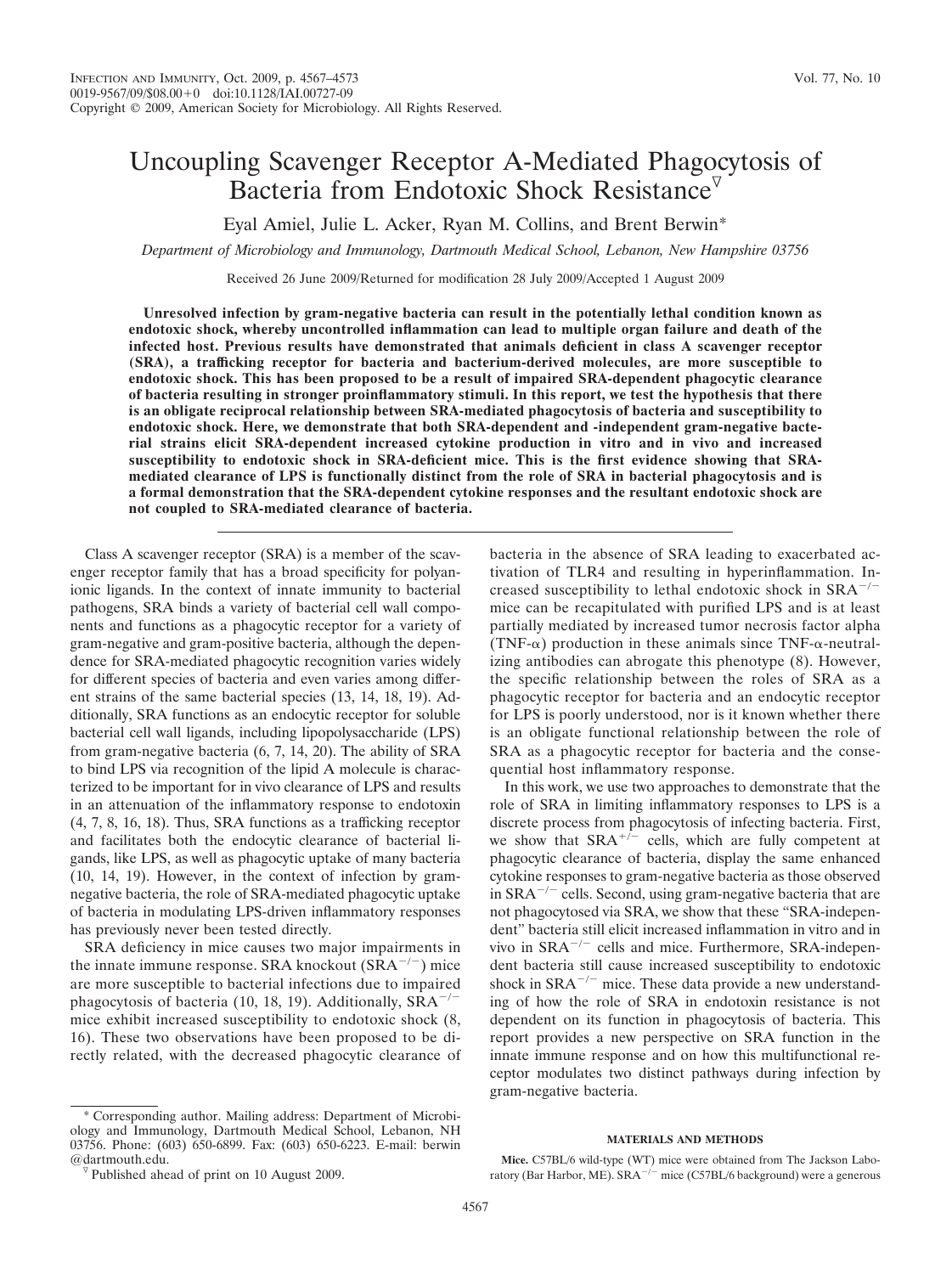

FIG. 1. SRA<sup>+/-</sup> BMDCs exhibit elevated cytokine production in response to *E. coli* DH5 $\alpha$ . A total of  $5 \times 10^5$  WT, SRA<sup>+/-</sup>, TLR4<sup>+/-</sup>, SRA<sup>+/-</sup> TLR4<sup>+/-</sup>, SRA<sup>-/-</sup>, or SRA<sup>-/-</sup> TLR4<sup>-/-</sup> BMDCs were cocultured with  $5 \times 10^5$  DH5 $\alpha$  bacteria for 6 hours. Cell supernatants were collected and analyzed by ELISA for TNF- $\alpha$  (A) or IL-6 (B) production.  $n \ge 6$  for all genotypes; means and standard deviations are shown. Statistical significance  $(P \le 0.05)$  for values higher than WT (\*) and lower than WT (\*\*) is indicated.

gift of T. Kodama (Tokyo University) and M. W. Freeman (Massachusetts General Hospital) (11, 17). TLR4<sup>-/-</sup> and MyD88<sup>-/-</sup> mice were generated by Adachi et al. (1). Other mice were generated and screened as previously described (2).

**Materials.** LPS was purchased from Sigma Aldrich (St. Louis, MO). DuoSet enzyme-linked immunosorbent assay (ELISA) kits for mouse interleukin-6 (IL-6) and TNF- $\alpha$  were purchased from R&D Systems (Minneapolis, MN). F4/80 antibody was purchased from eBiosciences (San Diego, CA).

**Cells.** The bone marrow-derived dendritic cell (BMDC) culture protocol used is a modification of that of Inaba et al. (9) as previously described (2).  $Escherichia coli DH5<sub>\alpha</sub> bacteria were transfected with the pTrcHis plasmid$ (Invitrogen, Carlsbad, CA) to confer ampicillin resistance. *E. coli* K-12 (chloramphenicol-resistant) bacteria were a gift from Deb Hogan (Dartmouth), and *Pseudomonas aeruginosa* PA14 bacteria were a gift from George O'Toole (Dartmouth).

**Cytokine assays.** For in vitro studies, dendritic cells (DCs) were harvested and washed, and  $5 \times 10^5$  cells were added to each well of a 48-well tissue culture plate. A total of 100 ng/ml of LPS (Sigma Aldrich) or  $5 \times 10^5$  of the indicated bacteria were added to treated wells in 400  $\mu$ l total volume of Hanks balanced salt solution (HBSS). DCs and bacteria were coincubated for 6 h at 37°C. Supernatants were collected for cytokine analysis. For in vivo studies, mice were injected intraperitoneally (i.p.) with either  $1 \times 10^9$  CFU of the indicated *E. coli* strains or  $5 \times 10^7$  CFU of *P. aeruginosa* bacteria. After 3 h, mice were sacrificed. Blood serum samples were collected by cardiac puncture. Samples were centrifuged at maximum speed on a tabletop microcentrifuge to collect serum samples. Peritoneal cytokine samples were collected by lavage using 3 ml of HBSS. Samples were centrifuged and supernatants collected. Serum and supernatant samples were analyzed by ELISA.

**Gentamicin protection assays.** Phagocytosis of live *E. coli* or *P. aeruginosa* bacteria was performed as a modified version of previously described protocols (3, 5). Overnight cultures of *E. coli* or *P. aeruginosa* were washed twice in 1 ml serum-free HBSS and centrifuged at 12,000 rpm. The bacterial pellets were resuspended in 10 ml HBSS, and the bacterial concentration was determined by spectrophotometric absorbance at 600 nM. A total of  $2 \times 10^5$  BMDCs from the various mouse genotypes described were incubated with bacteria at a multiplicity of infection of  $\sim$ 10 for 45 min at 37 $^{\circ}$ C. BMDCs were washed twice in serum-free HBSS and incubated in 100  $\mu$ g/ml gentamicin for 20 min at 37°C. Cells were then washed and resuspended in 500  $\mu$ l 0.1% Triton X-100 in phosphate-buffered saline. Ten microliters of lysates was plated onto either LB agar plates containing ampicillin (DH5 $\alpha$ ), LB agar plates containing chloramphenicol (K-12), or *Pseudomonas* isolation agar plates (PA14) and incubated overnight at 37°C. Subsequently, colonies were counted, and CFU were calculated based on the fraction of the total sample plated.

In vivo bacterial uptake assay. A total of  $5 \times 10^6$  live bacteria (of the strains indicated) were injected i.p. into the indicated genotypes of mice. Mice were sacrificed 1 h postinjection, and peritoneal lavage samples were collected. Peritoneal cells were pelleted, washed twice in serum-free HBSS, and resuspended in  $750$   $\mu$ l of HBSS. Five hundred microliters of each suspension was incubated in

the presence of gentamicin for 20 min at 37°C to kill noninternalized bacteria. Cells were washed twice in serum-free HBSS and resuspended in 500  $\mu$ l 0.1% Triton X-100 in phosphate-buffered saline. Fifteen microliters of resuspended cells/bacteria was plated onto LB agar-ampicillin plates and incubated overnight at 37°C. Colonies were counted the following morning, and CFU were calculated based on the fraction of total sample plated.

**Peritoneal cell analysis.** For all in vivo phagocytosis studies, analyses of total cell numbers and peritoneal macrophage numbers were done in parallel. Total cell numbers harvested from peritoneal lavage samples were quantified using trypan blue staining and manual cell counts of viable cells using a hemacytometer. Macrophage numbers were assessed by fluorescence-activated cell sorter analysis of F4/80 staining of lavage samples. Total macrophage numbers were calculated based on the percentage of the total population that stained as F4/80 positive.

**Lethal challenge experiments.** Mice were lethally challenged by i.p. injection of either 400 µg of LPS,  $1 \times 10^9$  live *E. coli* (DH5 $\alpha$  or K-12), or  $1 \times 10^6$  live PA14 bacteria. In these experiments, the results of which are shown in Fig. 6, mice were challenged with  $2 \times 10^9$  live DH5 $\alpha$  *E. coli* bacteria. Mice were monitored periodically, and upon loss of sternal recumbency for more than 10 s, they were deemed terminal and euthanized.

**Data and statistical analyses.** Sample sizes for each experiment varied and are noted in the text. For all graphs, mean and standard deviation are shown. As indicated, one-way analysis of variance with Tukey's multiple comparison posthoc test, unpaired Student's *t* test, or Kaplan-Meier analysis was performed to assess the statistical significance of the data. In the figures, statistical significance is represented by an asterisk and indicates  $P \leq 0.05$ .

#### **RESULTS**

**SRA/**- **BMDCs produce elevated cytokines in vitro to**  $DH5\alpha$  bacteria. We have previously identified that double heterozygous  $SRA^{+/-}$  TLR4<sup>+/-</sup> BMDCs, but not the respective single heterozygotes, are significantly impaired for uptake of DH5 $\alpha$  bacteria in vitro and in vivo (2). Since SRA deficiency is reported to cause increased proinflammatory cytokine production to purified LPS in vitro and in vivo (4, 8), we tested the cytokine responses in our single and double heterozygous BMDCs in response to live gram-negative bacteria. BMDCs were cocultured with DH5 $\alpha$  bacteria for 6 h, and supernatants were analyzed for TNF- $\alpha$  and IL-6 production. Consistent with previous reports, SRA-deficient BMDCs produced increased levels of TNF- $\alpha$  and IL-6 in response to the bacteria (Fig. 1). This cytokine increase was absent in  $SRA^{-/-}$  TLR4<sup>- $/-$ </sup> cells, confirming that this phenotype is TLR4 dependent (Fig. 1).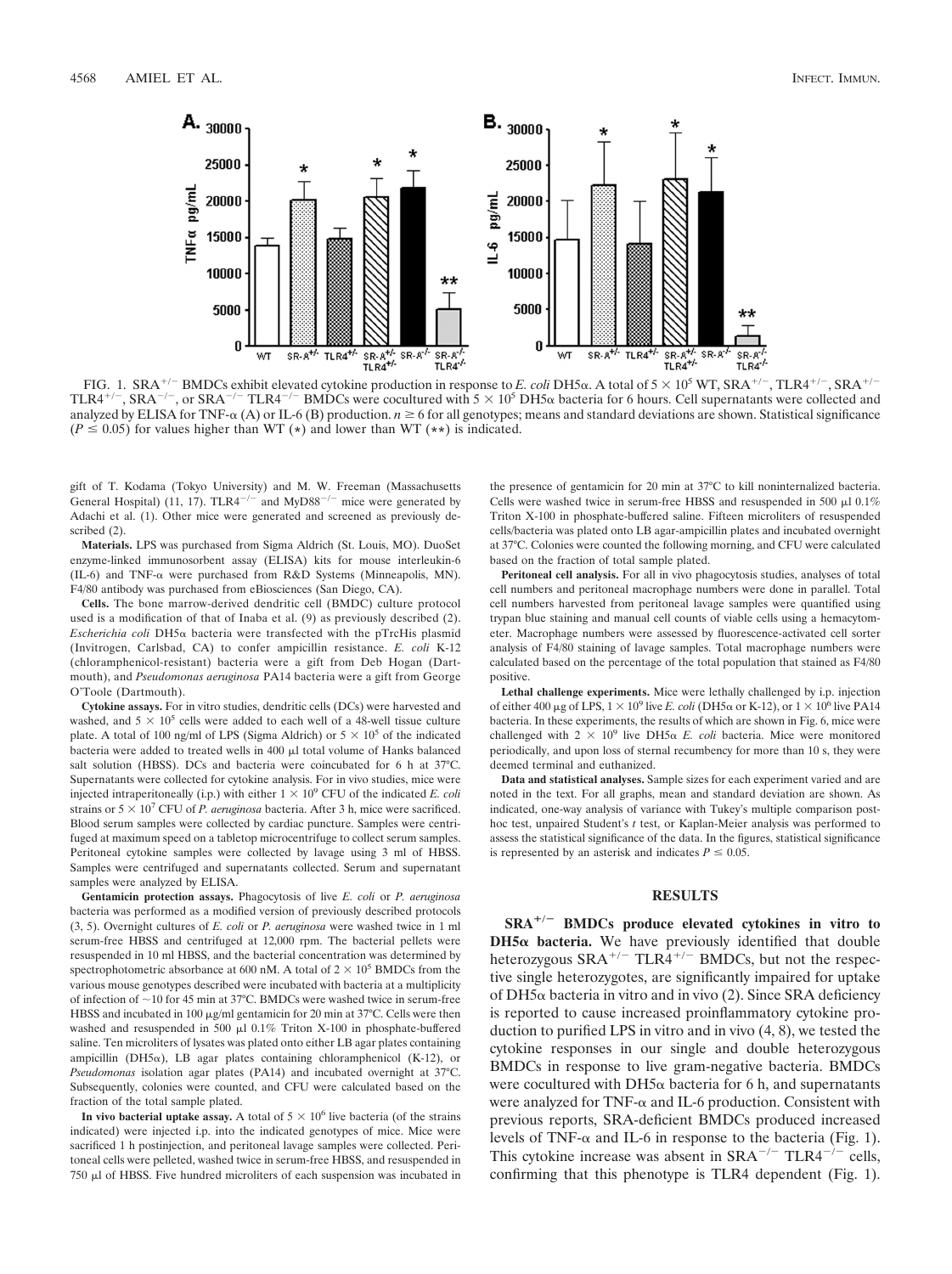Double heterozygous  $SRA^{+/-}$  TLR4<sup>+/-</sup> BMDCs showed a cytokine profile similar to that of  $SRA^{-/-}$  cells (Fig. 1), which parallels the observation that both genotypes are impaired for phagocytic uptake of DH5 $\alpha$  bacteria (2). Surprisingly, even though  $SRA^{\frac{1}{r}-}$  BMDCs exhibit WT levels of bacterial phagocytosis (2, 3), we found that these cells produce increased levels of cytokines in response to bacteria, similar to the enhanced cytokine levels seen in  $SRA^{+/-}$  TLR4<sup>+/-</sup> and  $SRA^{-/-}$  cells (Fig. 1). This observation is the first inflammatory cytokine defect to be characterized for  $SRA^{+/-}$  cells and, importantly, is the first report of a functional dichotomy between SRAmediated phagocytosis of bacteria and inflammatory cytokine responses.

**Bacteria independent for SRA-mediated phagocytosis elicit elevated cytokines in an SRA-dependent manner.** The dependence upon SRA for bacterial phagocytosis varies widely among bacterial species and strains (14). We exploited this phenomenon by utilizing gram-negative bacterial strains with various SRA phagocytic dependencies to test whether this dictates their ability to elicit cytokines in WT and SRAdeficient BMDCs. We observed the expected deficiency (3) for uptake of DH5 $\alpha$  E. coli by SRA<sup>-/-</sup> cells (Fig. 2A). However, phagocytosis of both the K-12 *E. coli* strain and the PA14 *P. aeruginosa* strain was independent of SRA (Fig. 1A). While a minimal role for SRA in phagocytosis of K-12 *E. coli* has previously been reported (14), this is the first assessment of the contribution of SRA for any *P. aeruginosa* strain. WT,  $SRA^{+/-}$ , and  $SRA^{-/-}$  BMDCs were stimulated for 6 hours with the different bacterial strains or LPS and then analyzed for TNF- $\alpha$  (Fig. 2B) and IL-6 (Fig. 2C) production. Despite the varied dependence of the different bacterial strains for SRA-mediated phagocytosis, all strains stimulated increased cytokine production in  $SRA^{+/-}$  and  $SRA^{-/-}$  BMDCs, which concurred with the effect of LPS stimulation (Fig. 2B and C). These data demonstrate that enhanced cytokine responses in the absence of SRA are independent of SRA phagocytic function.

**Differential SRA-dependent phagocytosis in vivo.** In order to test the in vivo relevance of our findings, we assessed phagocytic uptake of the different bacteria by peritoneal cells in mice. One hour following injection of live bacteria, peritoneal cells were harvested and treated in a gentamicin protection assay to assess relative bacterial uptake levels.  $SRA^{+/-}$  mice exhibited no deficit for the in vivo uptake of DH5 $\alpha$  *E. coli*, while SRA<sup>-/-</sup> mice displayed a significant defect in this regard (Fig. 3A) (2). In corroboration with our in vitro results,  $\overline{SRA}^{-/-}$  animals showed no impairment for the in vivo uptake of either K-12 (Fig. 3B) or PA14 (Fig. 3C). This is the first demonstration of the relative SRA dependence in vivo for the phagocytosis of different gramnegative bacterial strains and allowed us to subsequently test the relationship between phagocytosis and cytokine elicitation in vivo. To confirm that the different experimental conditions resulted in similar numbers of peritoneal phagocytes, the total cells harvested for each genotype and condition were quantified; no significant differences among the groups were observed (Fig. 3D, left panel). Additionally, the peritoneal cell isolates were stained for F4/80 to assess the quantity of macrophages present in each sample. No significant differences for macrophage numbers were ob-



FIG. 2. SRA-independent gram-negative bacteria elicit increased cytokines in vitro in the absence of SRA. (A) WT and SRA-/- BMDCs were assessed for relative phagocytosis of *E. coli*  $DH5\alpha$  and K-12 and *P. aeruginosa* PA14 bacteria by gentamicin protection assay. Data are normalized as the percentage CFU of WT bacterial uptake.  $n \geq 9$  for all groups. (B and C) A total of 5  $\times$  $10^5$  WT, SRA<sup>+7-</sup>, or SRA<sup>-7-</sup> BMDCs were cocultured with  $5 \times 10^5$ CFU of the indicated bacteria, or LPS as a positive control, for 6 hours. Supernatants from these cultures were collected and analyzed by ELISA for TNF- $\alpha$  (B) and IL-6 (C).  $n \geq 9$ ; means and standard deviations are shown. Statistical significance ( $P \leq 0.05$ ) from WT values is indicated (**\***).

served among the experimental groups (Fig. 3D, right panel).

**SRA**-**/**- **mice produce increased TNF- in vivo to both SRAdependent and -independent bacteria.** In order to assess the in vivo relationship between SRA-dependent bacterial phagocytosis and cytokine production, we tested in vivo cytokine pro-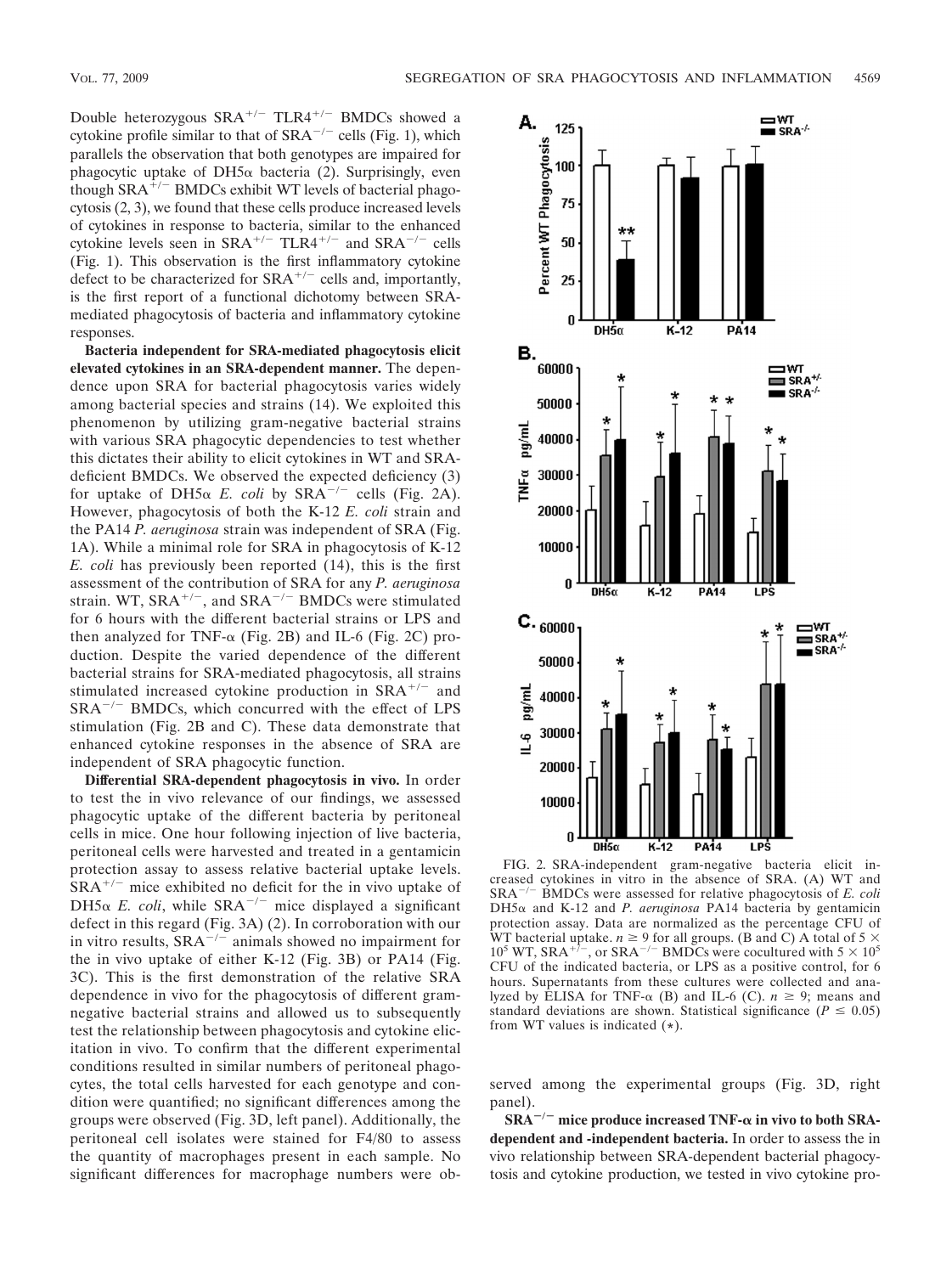

FIG. 3. SRA dependence for phagocytosis varies among different bacterial strains in vivo. (A) WT, SRA<sup>+/-</sup>, or SRA<sup>-/-</sup> mice were injected i.p. with  $5 \times 10^6$  live DH5 $\alpha$  *E. coli* cells. Peritoneal phagocytes were subsequently harvested by lavage, and relative phagocytosis was assessed by gentamicin protection assay. SRA<sup>-/-</sup> mice were found to be significantly impaired in phagocytosis of DH5 $\alpha$  ( $\vec{P} \le 0.01$ ) from both WT and  $\overline{SRA}^{+/-}$  mice. (B and C) No statistically significant difference was observed between WT and  $\overline{SRA}^{-/-}$  mice injected with  $5 \times 10^6$  live K-12 *E. coli* (B) or PA14 *P. aeruginosa* (C) bacteria. (D) Total cell harvests from peritoneal lavage samples and total macrophage numbers were quantified. No statistical differences among the groups were found. For phagocytosis assays, data are normalized as the percentage CFU of WT bacterial uptake.  $n \geq 8$  for all groups. The mean and individual mouse values are represented on the graphs. Statistical significance ( $P \leq 0.05$ ) from WT values is indicated (**\*\***).

duction in response to both SRA-dependent and SRA-independent bacteria. WT or SRA<sup>-/-</sup> mice were injected i.p. with the indicated bacteria, and serum and peritoneal lavage samples were collected and analyzed for TNF- $\alpha$  production (Fig. 4).  $SRA^{-/-}$  mice showed significant elevation in both serum and peritoneal TNF- $\alpha$  levels compared to WT mice in response to DH5 $\alpha$  (Fig. 4A), K-12 (Fig. 4B), and PA14 (Fig. 4C) bacteria. Thus, in response to in vivo gram-negative bacterial infection, increased cytokine production by SRA-deficient animals is independent of SRA-mediated phagocytic clearance of bacteria.

**SRA-independent bacteria elicit increased susceptibility to endotoxic shock in SRA-deficient mice.** To examine whether the increased susceptibility to endotoxic shock in  $SRA^{-/-}$  mice is dependent upon the loss of SRA-mediated phagocytosis of bacteria, we challenged WT and  $SRA^{-/-}$  mice with the various bacterial strains. As a positive control, SRA-deficient mice challenged i.p. with LPS showed the expected increase in lethality (Fig. 5A). Lethal challenge studies with  $DH5\alpha$  (Fig. 5B), K-12 (Fig. 5C), and PA14 (Fig. 5D) bacteria showed that  $SRA^{-/-}$  mice were more susceptible than WT mice to endotoxic shock for all the bacteria tested. These are the first reports of endotoxic shock studies of  $SRA^{-/-}$  mice using either *E. coli* or *P. aeruginosa* bacterial challenge models. Importantly, these data formally demonstrate that SRA-mediated resistance to endotoxin in vivo is functionally independent from SRA-mediated phagocytosis of bacteria.

**Lethal endotoxic shock in SRA-deficient mice is dependent on TLR4 and MyD88.** To demonstrate that the gram-negative bacterial toxicity in SRA-deficient animals is mediated by increased proinflammatory signaling induced by LPS, we injected WT,  $SRA^{-/-}$  TLR4<sup>-/-</sup> double knockout, and  $\text{MyD88}^{-/-}$  knockout mice with a high-dose DH5 $\alpha$  challenge. At a dose ( $1 \times 10^9$  CFU) that was fully lethal for WT animals,  $SRA^{-/-}$  TLR4<sup>-/-</sup> and MyD88<sup>-/-</sup> knockout mice were completely protected from the toxic effects of this challenge (Fig. 6). These results provide formal in vivo evidence that lethality to gram-negative bacterial challenge is mediated by proinflammatory signaling of the TLR4/MyD88-dependent signaling axis. These data strongly support a model where, even in the context of infection by bacteria that are not recognized by SRA during phagocytic clearance, SRA still provides a critical role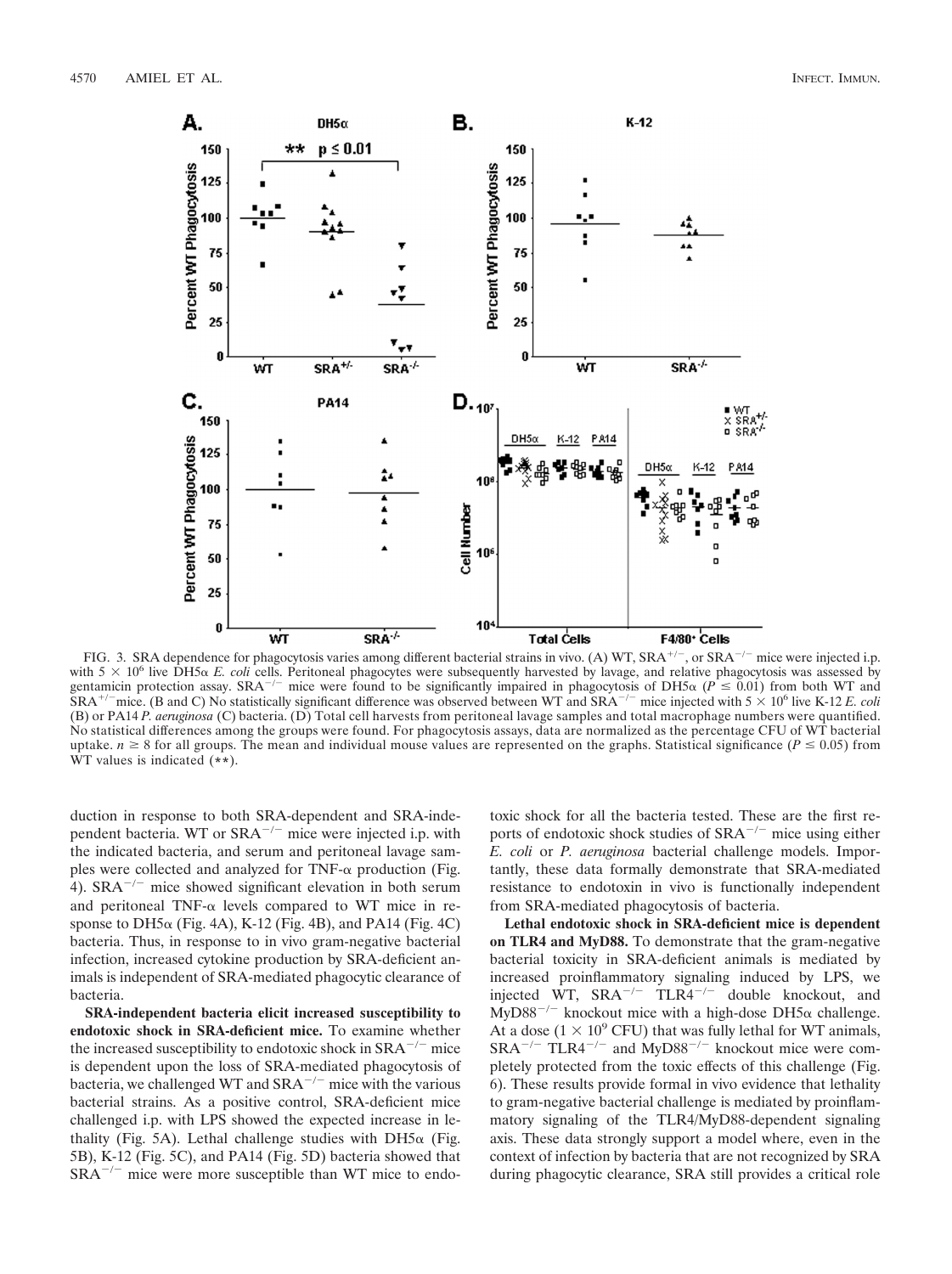

FIG. 4.  $SRA^{-/-}$  mice produce increased cytokines in vivo to the SBA-dependent and independent bacteria. WT and SBA<sup>-/-</sup> both SRA-dependent and -independent bacteria. WT and SRAmice were injected i.p. with  $1 \times 10^9$  live DH5 $\alpha$  bacteria (A),  $1 \times 10^9$ live K-12 bacteria (B), or  $5 \times 10^7$  live PA14 bacteria (C). After 3 hours, serum and peritoneal lavage samples were collected and analyzed by ELISA for TNF- $\alpha$  levels.  $n \geq 4$ ; means and standard deviations are shown. Statistical significance ( $P \leq 0.05$ ) from WT values is indicated (**\***).

in modulation of the host inflammatory response and endotoxic shock.

#### **DISCUSSION**

During infection by gram-negative bacteria, the immune response is challenged with the task of eliminating the bacteria as well as inflammatory bacterial products, like LPS, that are shed into the extracellular space (12). When gram-negative bacterial infections remain unresolved in the infected host, these infections can result in lethal hyperinflammatory responses known as endotoxic shock (8). Resistance to endotoxic shock is critically regulated by the ability of the infected organism to eliminate endotoxin and thereby limit the proinflammatory stimulation elicited by this molecule. Because SRA is uniquely involved in both phagocytic bacterial clearance and modulation of inflammation via endocytic scavenging of soluble LPS, it is a key molecule in controlling the inflammatory response to endotoxin and infection by gram-negative bacteria. However, the relationship between bacterial phagocytosis and LPS clearance by SRA has not previously been defined.

In this report, we used two alternative and complementary approaches to demonstrate a functional dichotomy between SRA-mediated phagocytosis of bacteria and the associated LPS-driven inflammatory response. First, we utilized a genetic approach to show that  $\overline{SRA}^{+/-}$  cells exhibit increased cytokine responses to gram-negative bacteria in the absence of a phagocytic defect in these cells. These data are the first report of an inflammatory defect in cells heterozygous for SRA and underscore the importance of SRA-mediated endotoxin clearance in dampening the inflammatory response to gram-negative bacteria. Additionally, by using gram-negative bacteria that have no SRA dependence for their phagocytic uptake, we show that these bacteria still elicit hyperinflammation in vitro and in vivo and enhanced toxic shock in the context of SRA deficiency. This uncoupling of SRA-mediated phagocytic clearance of bacteria from SRAdependent regulation of inflammatory signaling demonstrates a highly important immune function for SRA even in the context of bacterial infection by microbes that can evade phagocytic recognition by this receptor.

SRA has been well characterized for its ability to bind and clear soluble LPS via recognition of the lipid A moiety of endotoxin (7). Until recently, SRA-mediated recognition of LPS has been presumed to be a mechanism by which SRA recognizes and mediates phagocytic uptake of gram-negative bacteria. However, recently published work using *Neisseria meningitidis* has shown that SRA recognizes this particular gram-negative bacterium in an endotoxin-independent manner (13, 15). In conjunction with these studies, our data challenge the notion that LPS recognition by SRA is critically involved in the phagocytic function of SRA for gram-negative bacteria. Our findings that SRA can regulate proinflammatory cytokine production irrespective of its role in bacterial phagocytosis are consistent with a model in which LPS and the bacterial phagocytic ligands may possibly bind to distinct sites of the SRA receptor. From a teleological perspective, this model provides an intriguing mechanistic interpretation of how endocytic and phagocytic functions of SRA can function simultaneously without compromising either phagocytic clearance of infecting bacteria or the regulation of the inflammatory response to infection.

Heretofore, increased susceptibility to endotoxic shock and infection in  $SRA^{-/-}$  mice has been described only for gramnegative bacteria that are phagocytosed in an SRA-dependent manner (8, 10, 16, 18). Under endotoxic shock conditions, SRA limits TLR4-driven proinflammatory cytokine responses by clearing LPS from the extracellular environment (8). This phenomenon was previously thought to be intrinsically related to decreased phagocytic clearance of bacteria in the absence of SRA. We have utilized in vitro and in vivo models to demonstrate that SRA-mediated endocytosis of LPS is independent of phagocytic uptake of bacteria during gram-negative bacterial infection. These data provide a novel understanding of the role of SRA in limiting the inflammatory responses to endo-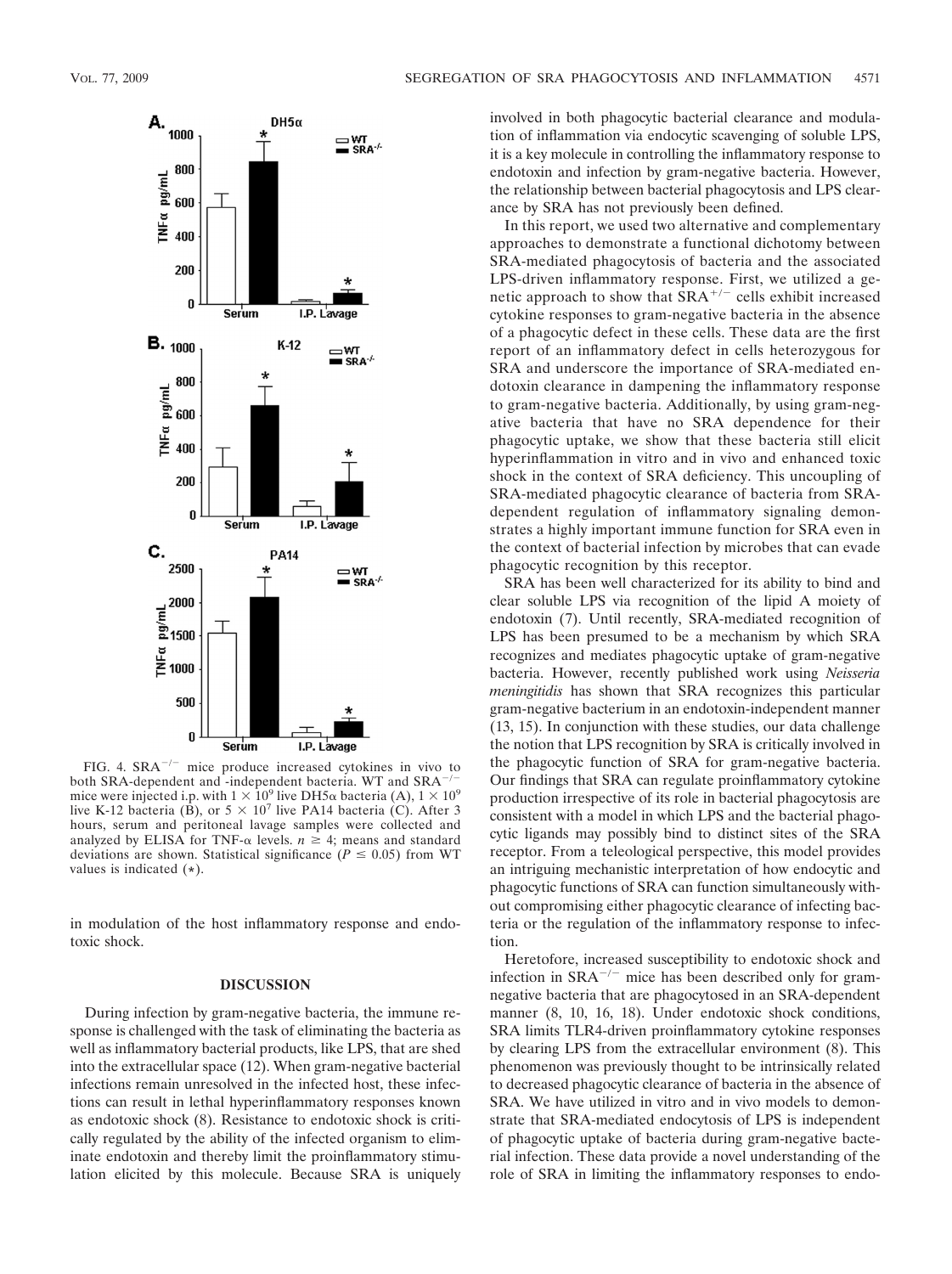

FIG. 5.  $SRA^{-/-}$  mice are more susceptible to lethal endotoxic shock induced by both SRA-dependent and -independent bacteria. (A) As a positive control, WT and SRA<sup>-/-</sup> mice were challenged i.p. with 400  $\mu$ g LPS. (B to D) Survival plots of WT and SRA<sup>-/-</sup> mice challenged i.p. with  $1 \times 10^9$  CFU live DH5 $\alpha$  bacteria (B),  $1 \times 10^9$  CFU live K-12 bacteria (C), or  $1 \times 10^6$  CFU live PA14 bacteria (D). For all graphs,  $n \ge 9$ . Under every condition,  $SRA^{-/-}$  mice were found to be significantly more susceptible to the indicated challenge than WT mice. Statistical significance  $(P \le 0.05)$  from WT values is indicated (\*).



FIG. 6. High-dose bacterial challenge-induced lethality is dependent on TLR4 and MyD88 expression. Survival plot of WT, SRA<sup>-/-</sup><br>TLR4<sup>-/-</sup>, and MyD88<sup>-/-</sup> mice challenged i.p. with 2 × 10<sup>9</sup> CFU live DH5 $\alpha$  bacteria. At lethal doses for WT animals, SRA<sup>-/-</sup><br>TLR4<sup>-/-</sup> and MyD88<sup>-/-</sup> mice were completely resistant to endotoxic shock.  $n \geq 4$ . Statistical significance ( $P \leq 0.05$ ) from WT values is indicated (**\***).

toxin. Furthermore, these data illustrate for the first time that SRA utilizes two distinct and independent trafficking pathways to mediate innate immune responses during infection by gramnegative bacteria.

#### **ACKNOWLEDGMENTS**

This research was supported by National Institutes of Health (NIH) grants COBRE P20RR016437 and R01 AI067405, a Dartmouth DC-CTS Pilot Grant, a Cystic Fibrosis Foundation-RDP grant (B.B.), and NIH Training Grant T32 AI07363 (E.A.).

We thank Kevin Hart, George O'Toole, and Deb Hogan (Dartmouth) for their help and advice.

#### **REFERENCES**

- 1. **Adachi, O., T. Kawai, K. Takeda, M. Matsumoto, H. Tsutsui, M. Sakagami, K. Nakanishi, and S. Akira.** 1998. Targeted disruption of the MyD88 gene results in loss of IL-1- and IL-18-mediated function. Immunity **9:**143–150.
- 2. **Amiel, E., A. Alonso, S. Uematsu, S. Akira, M. E. Poynter, and B. Berwin.** 2009. Pivotal advance: Toll-like receptor regulation of scavenger receptor-A-mediated phagocytosis. J. Leukoc. Biol. **85:**595–605.
- 3. **Amiel, E., S. Nicholson-Dykstra, J. J. Walters, H. Higgs, and B. Berwin.** 2007. Scavenger receptor-A functions in phagocytosis of E. coli by bone marrow dendritic cells. Exp. Cell Res. **313:**1438–1448.
- 4. **Becker, M., A. Cotena, S. Gordon, and N. Platt.** 2006. Expression of the class A macrophage scavenger receptor on specific subpopulations of murine dendritic cells limits their endotoxin response. Eur. J. Immunol. **36:**950–960.
- 5. **Duncan, M. J., G. Li, J. S. Shin, J. L. Carson, and S. N. Abraham.** 2004.